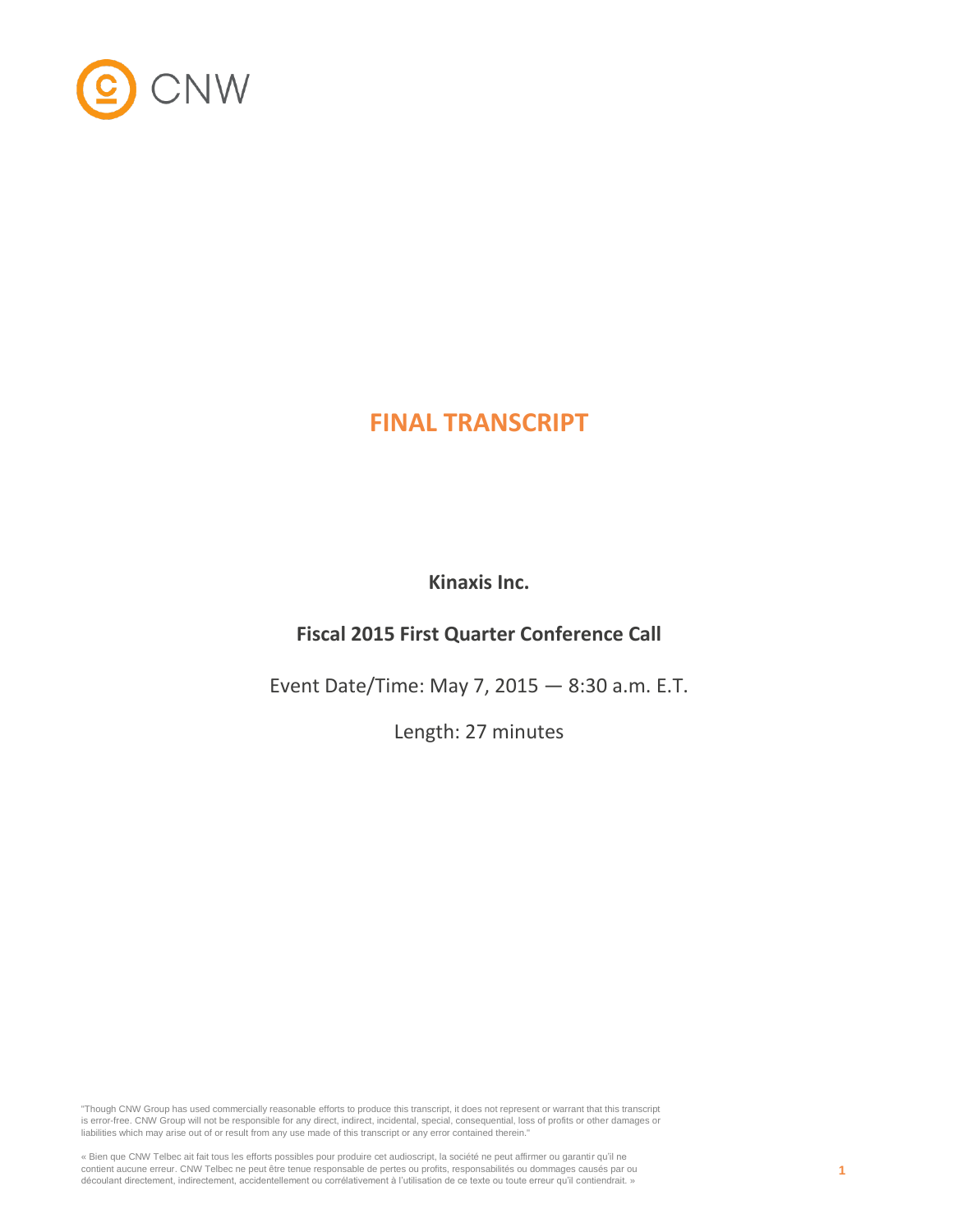

#### **FINAL TRANSCRIPT**

May 7, 2015 — 8:30 a.m. E.T. Kinaxis Inc. Fiscal 2015 First Quarter Conference Call

## **CORPORATE PARTICIPANTS**

**Doug Colbeth** *Kinaxis Inc. — President and Chief Executive Officer*

**Richard Monkman** *Kinaxis Inc. — Chief Financial Officer*

## **CONFERENCE CALL PARTICIPANTS**

**Doug Taylor** *TD Securities — Analyst*

**Andrew McGee** *Cormark Securities — Analyst*

**Thanos Moschopoulos** *BMO Capital Markets — Analyst*

**Kevin Wright** *Canaccord Genuity — Analyst*

"Though CNW Group has used commercially reasonable efforts to produce this transcript, it does not represent or warrant that this transcript is error-free. CNW Group will not be responsible for any direct, indirect, incidental, special, consequential, loss of profits or other damages or liabilities which may arise out of or result from any use made of this transcript or any error contained therein."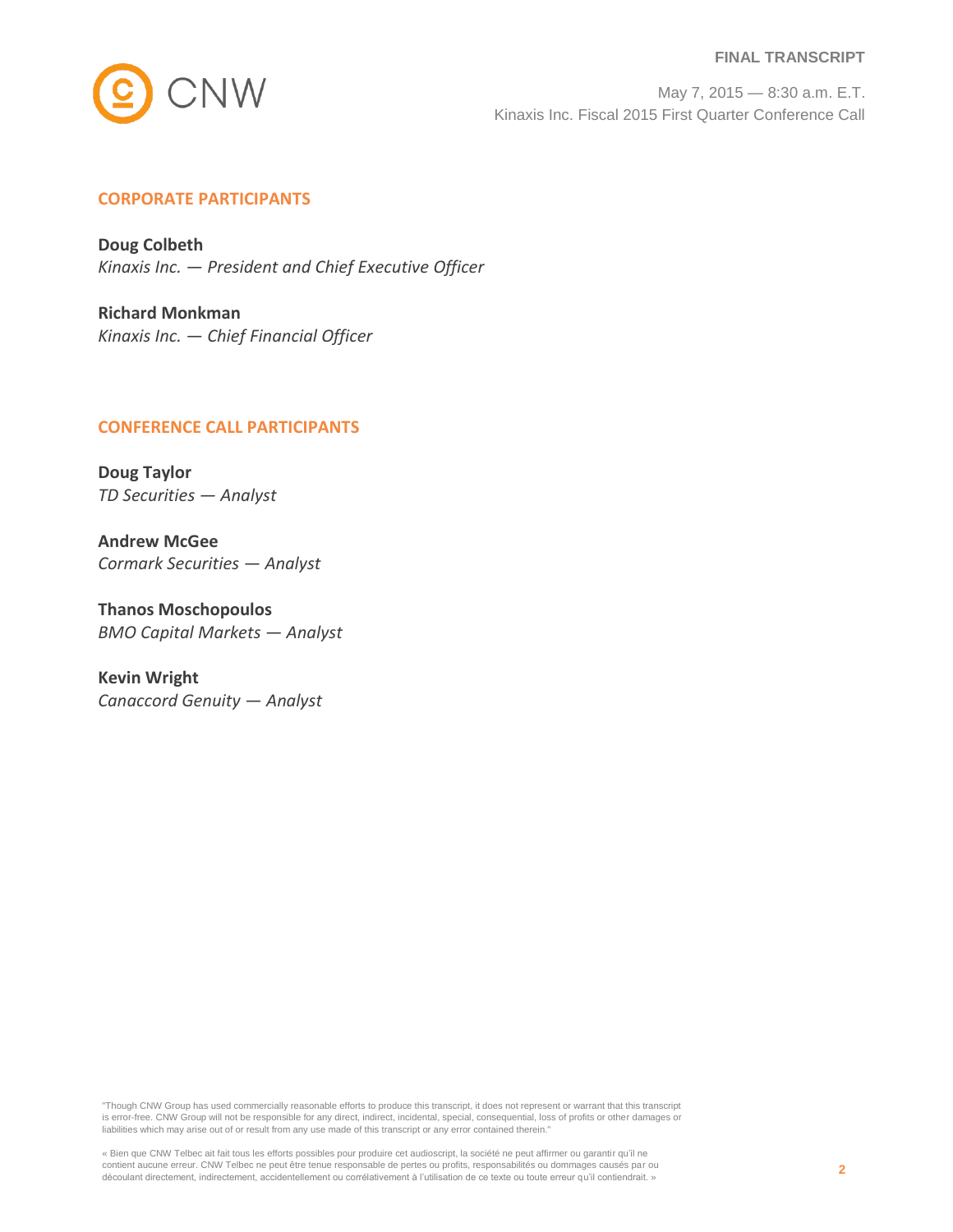

## **PRESENTATION**

## **Operator**

Good morning, ladies and gentlemen. Welcome to the Kinaxis Inc. Fiscal 2015 First Quarter Conference Call. At this time, all participants are in a listen-only mode.

Following the presentation, we will conduct a question-and-answer session. Instructions will be provided at that time for you to queue up for questions.

Before beginning its formal remarks, Kinaxis would like to remind listeners that today's discussion may contain forward-looking statements that reflect current views with respect to future events. Any such statements are subject to risks and uncertainties that could cause actual results to differ materially from those projected in these forward-looking statements.

Kinaxis does not undertake to update any forward-looking statements except as required.

I'd like to remind everyone that this call is being recorded today, Thursday, May 7, 2015.

I'll now turn the call over to Doug Colbeth, President and Chief Executive Officer of Kinaxis Inc. Please go ahead, Mr. Colbeth.

**Doug Colbeth** — President and Chief Executive Officer, Kinaxis Inc.

Good morning, and thank you for joining us today. Yesterday afternoon, we issued our fiscal 2015 first quarter financial results, a copy of which is available on our website, kinaxis.com.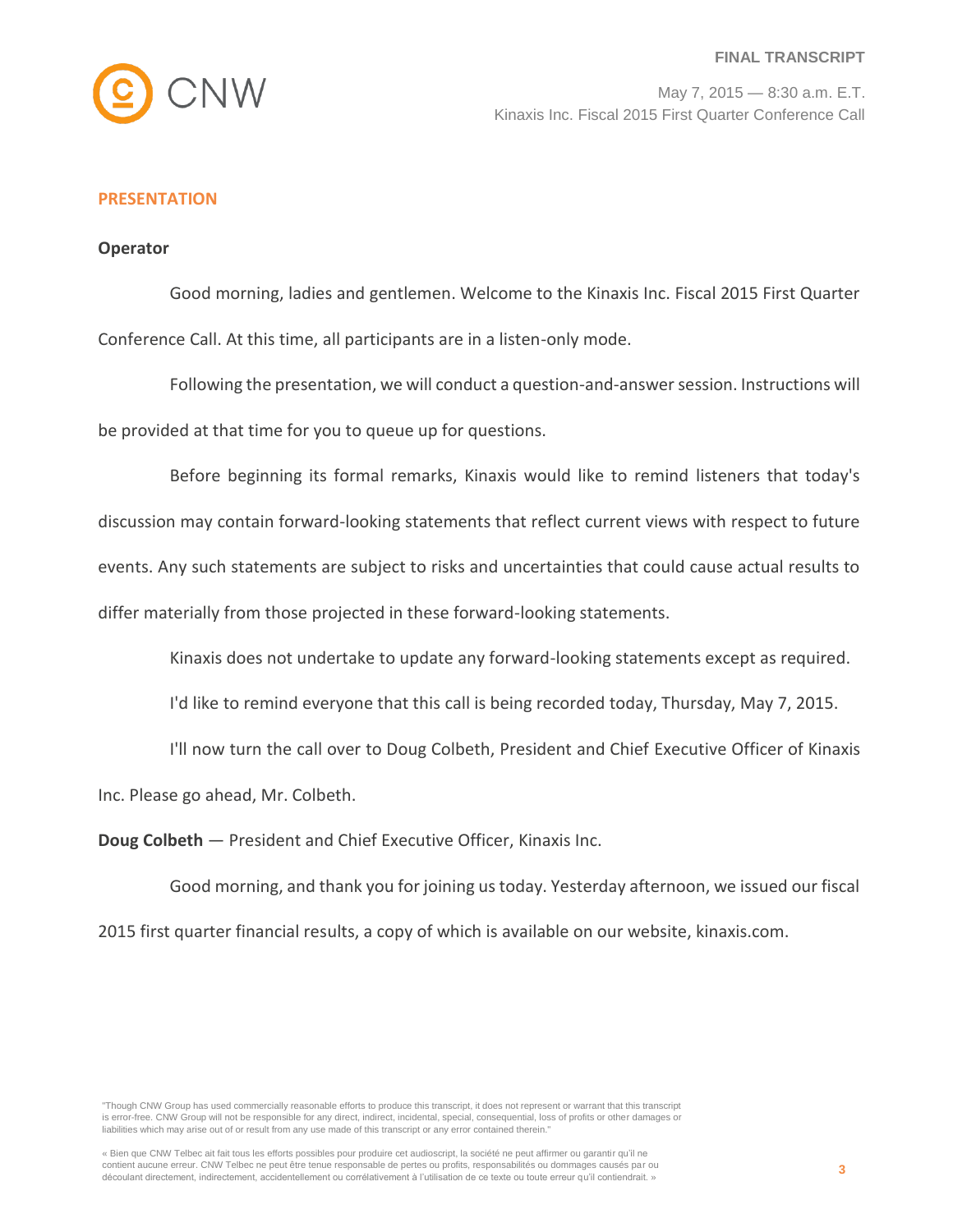

With me today is our CFO, Richard Monkman. I'll address the key events from the quarter, and then Richard will review our financial results. I'll then close with a few comments on our growth strategies, and then we'll open up the line to Q&A.

We continue to see very strong demand for our innovative Supply Chain Management solutions in the first quarter. This is highlighted by our accelerating subscription revenues that grew by 36 percent year over year.

In addition, our adjusted EBITDA grew by 47 percent, which demonstrates the strength of our product uniqueness, coupled with our SaaS business model.

What's driving our strong growth is our ability to enable the largest companies in the world to rapidly respond to changes within their supply chain. Large enterprises must be able to quickly analyze the impact of constant changes in their supply chains and then rapidly course correct.

Kinaxis RapidResponse enables our customers to plan, monitor, and respond to change all within a single platform. RapidResponse solutions share a single database, simulation capabilities, and user interface.

This eliminates the need for disparate supply chain offerings and improves the speed of decision making.

The outcome for our customers is the ability to achieve higher customer satisfaction levels and/or generate significant cost savings for their businesses. This is the primary reason we continue to drive strong subscription growth from our business.

<sup>&</sup>quot;Though CNW Group has used commercially reasonable efforts to produce this transcript, it does not represent or warrant that this transcript is error-free. CNW Group will not be responsible for any direct, indirect, incidental, special, consequential, loss of profits or other damages or liabilities which may arise out of or result from any use made of this transcript or any error contained therein."

<sup>«</sup> Bien que CNW Telbec ait fait tous les efforts possibles pour produire cet audioscript, la société ne peut affirmer ou garantir qu'il ne contient aucune erreur. CNW Telbec ne peut être tenue responsable de pertes ou profits, responsabilités ou dommages causés par ou découlant directement, indirectement, accidentellement ou corrélativement à l'utilisation de ce texte ou toute erreur qu'il contiendrait. »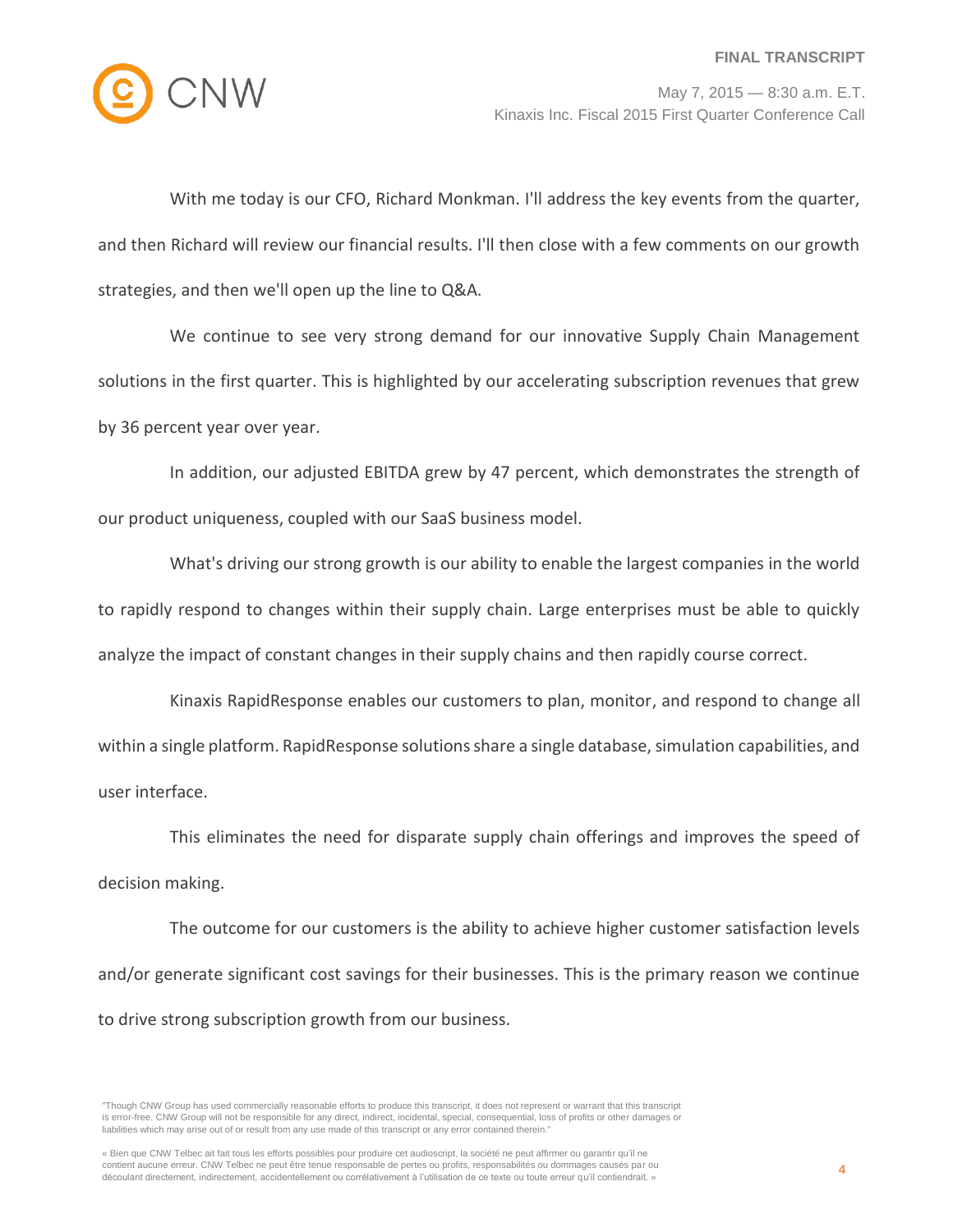

With that, I'll pass the line to Richard to discuss our financial results in greater detail.

**Richard Monkman** — Chief Financial Officer, Kinaxis Inc.

Thank you, Doug, and good morning. I would like to take a moment to remind our listeners that all figures reported on today's call are in US dollars under IFRS.

Revenue in the first quarter increased 26 percent to 19.7 million over Q1 2014. This was driven by subscription revenues that have expanded by over 36 percent to 15.4 million.

This growth in revenue was due to the addition of new customer contracts secured in the third and fourth quarters of 2014, in addition to expansion within our existing customer base.

Professional services revenue was level with the corresponding quarter in 2014 at 4 million. This was in line with our expectations given the timing of new customer project engagements, coupled with the completion of other customer deployment projects.

In addition, our partners continue to play an increasing role in supporting new customer deployments.

Adjusted EBITDA was 5.6 million or 28 percent of revenue in Q1 2015 compared to 3.8 million or 24 percent of revenue in the same period last year. The change in adjusted EBITDA during the period is due to an increase in operating profits that was driven primarily by the increase in subscription revenue and higher gross margin.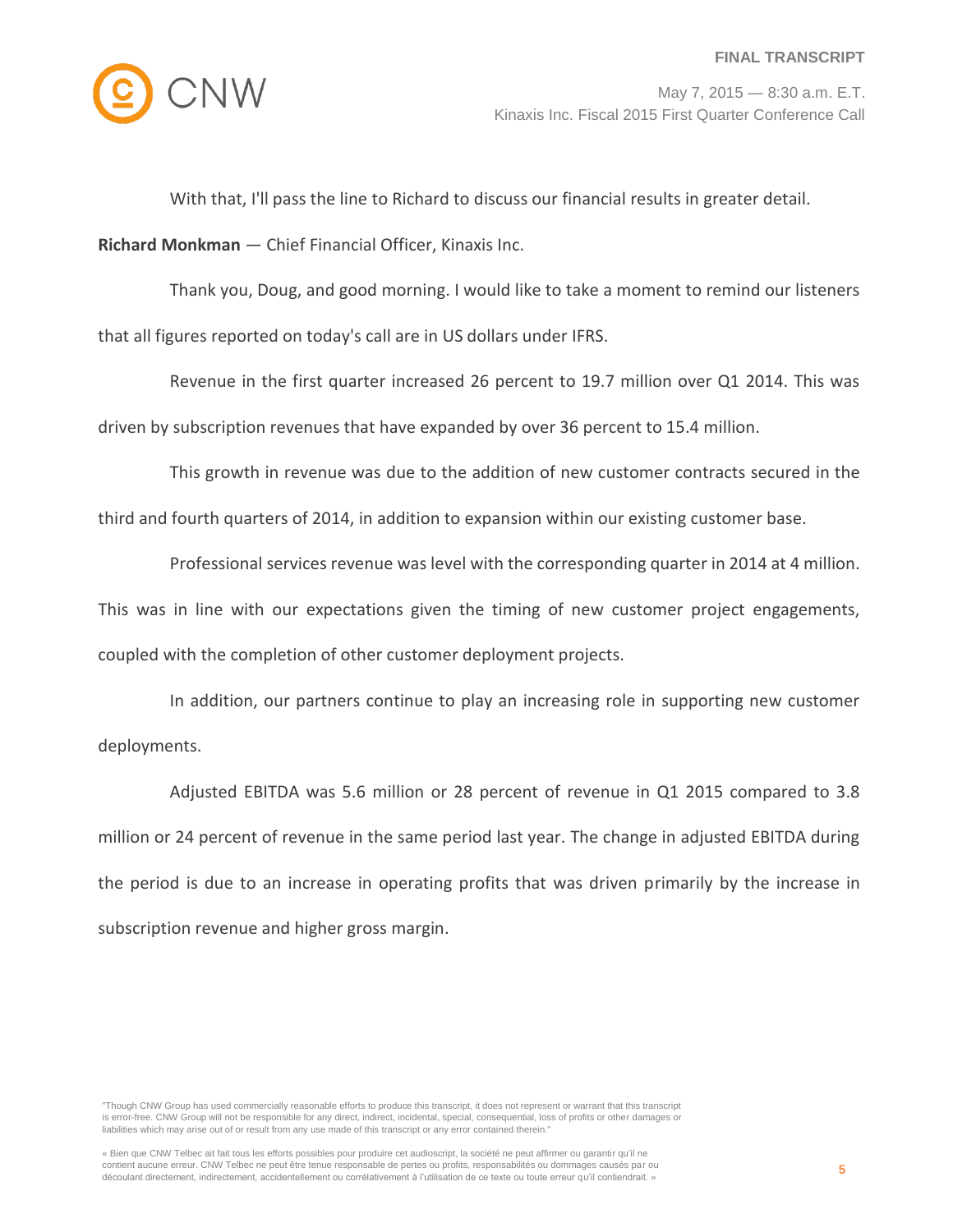

Net profit for the quarter was 2.4 million or \$0.10 per basic and \$0.10 per diluted share compared to a net profit of 2 million or \$0.15 per basic and \$0.10 per diluted share for the same period in 2014.

The increase in profit over the prior year was primarily driven by higher operating profits.

Gross profit was 13.9 million in the first quarter compared to 10.8 million for the same period in 2014. As a percentage of revenue, gross profit was 71 percent versus 69 percent in the prior period.

This increase was primarily due to relative growth rates between the two quarters. That is, the corresponding growth rate of subscription revenue was higher than the rate of increase in cost of goods sold.

Sales and marketing was 3.8 million compared to 3.1 million for the first quarter of 2014. The increase was due to higher commission expenses incurred in the first quarter of 2015, as well as increased sales and marketing headcount compared to the same period in 2014.

Gross R&D expenses increased to 4 million from 3.5 million in the prior-year quarter. This change was driven by an increase in headcount we made to support ongoing programs designed to further develop our RapidResponse offering for new and existing customers.

G&A expenses increased to 2.2 million from 1.6 million for the first quarter of 2015. This was a result of an increase in share-based expense, as well as external consulting fees.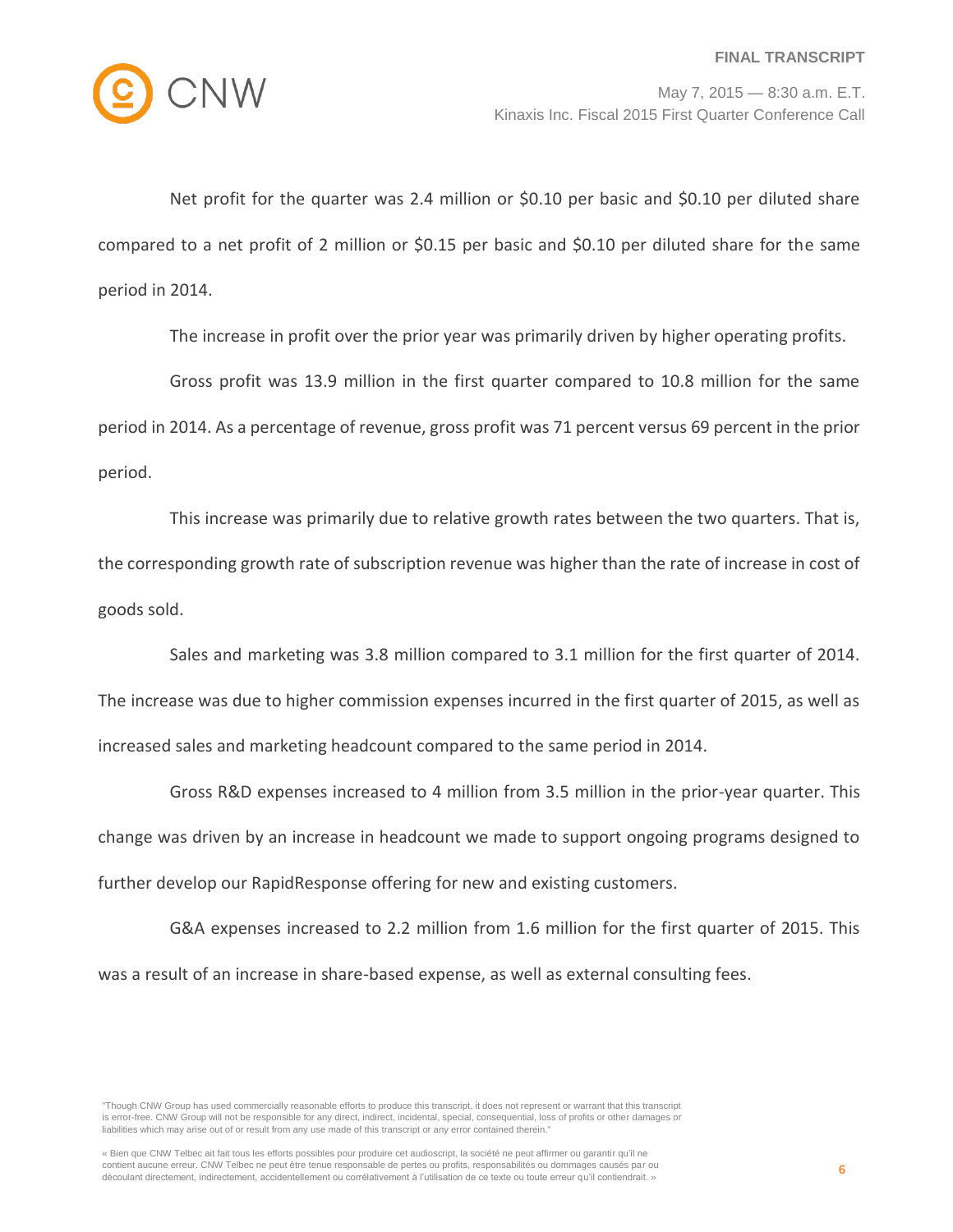

Total deferred revenue increased by 55 percent to 58.1 million at March 31, 2015, versus year- end 2014 of 37.5 million. The increase was mainly the result of the prepayment of a multiyear subscription of approximately 20 million in the first quarter of 25 (sic) [2015], as well as other new subscription arrangements.

Deferred revenue, related to subscription terms beyond one year, totalled 15.7 million at March 31, 2015.

Cash generated by our operating activities for the first three months of 2015 was 23.6 million as compared to 0.3 million in the same period of 2014. The change was primarily the result of the receipt of a prepayment of subscription arrangements, and the increase in net income, sharebased compensation, and income tax expense.

Cash and cash equivalents totalled 78.8 million as at March 31, 2015, as compared to 56.7 million as at December 31, 2014. The increase is primarily due to the already-mentioned prepayment of a multiyear subscription of approximately 20 million, as well as other subscription arrangements.

With that, I will turn it back over to Doug.

## **Doug Colbeth**

Thanks, Richard. As we touched upon on the last call, we have strategically begun to invest in our partners as we see significant long-term potential to scale our business through these relationships.

<sup>&</sup>quot;Though CNW Group has used commercially reasonable efforts to produce this transcript, it does not represent or warrant that this transcript is error-free. CNW Group will not be responsible for any direct, indirect, incidental, special, consequential, loss of profits or other damages or liabilities which may arise out of or result from any use made of this transcript or any error contained therein."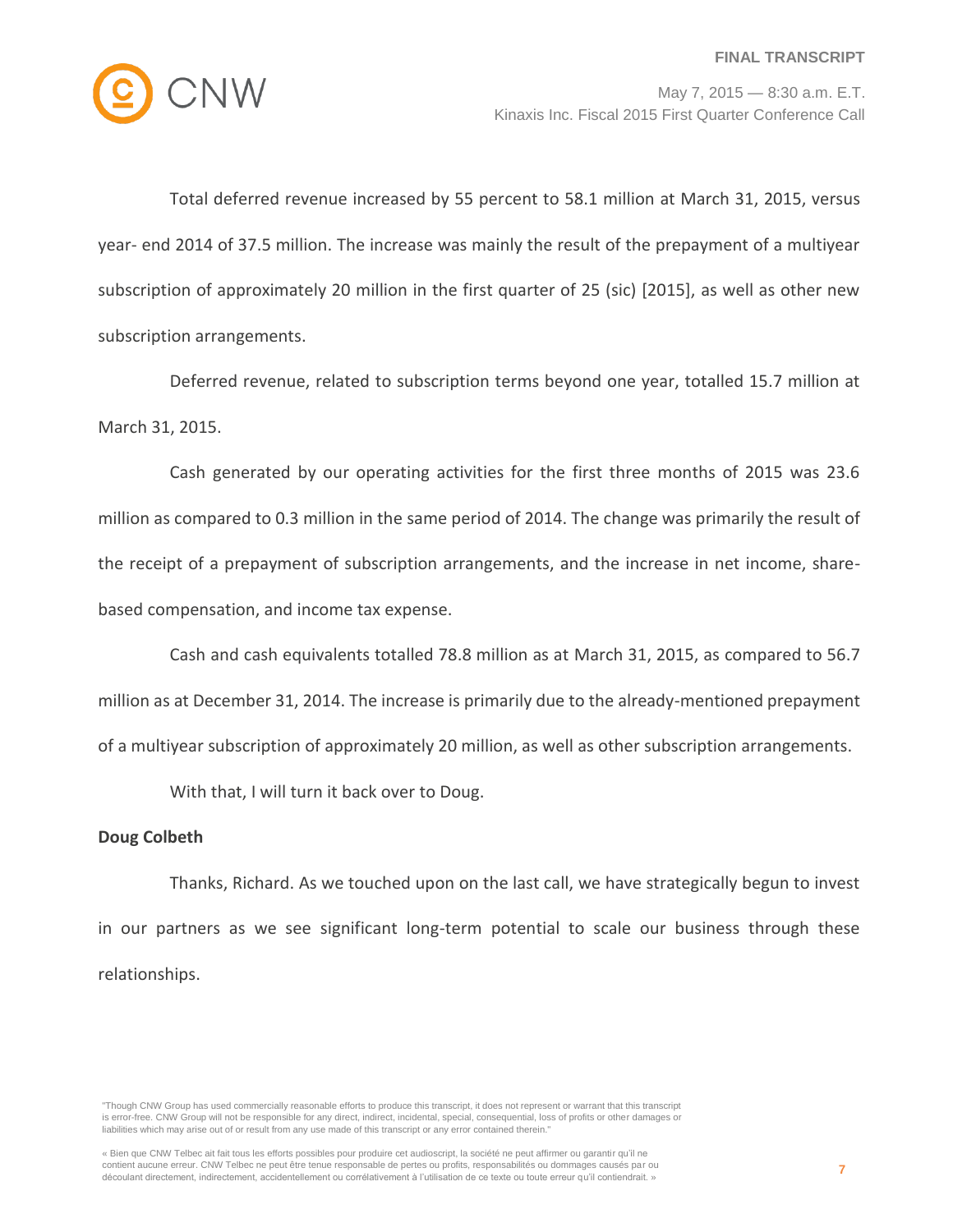

There are two main partner relationships that we've been working on: implementation partners and channel partners.

With respect to our implementation partners, over the longer term, our expectation is that we will rely on them to take the lead on specific customer deployments.

In order to facilitate this, we have been working with them to ensure they are trained on RapidResponse so they can better serve our customers. To that end, we have established Kinaxis University to provide them with access to the high-level training.

Once our partners are fully trained on our software and deployment process, they will be able to take a much larger role in the deployment process, allowing our team to assume the role of delivery assurance and maintaining customer relationship.

We have also continued to work very closely with our channel partners, leveraging their established relationships to gain access to customers that have been engaged by-to assist in outsourcing certain aspects of their business.

In order to be successful with our channel partners, we've developed RapidResponse so that it could act as a platform upon which our partners can layer their own proprietary software and applications.

This unique feature of our software allows the large system integrators, such as Accenture, the option of providing their customers with a complete solution so they can outsource supply chain functions.

<sup>&</sup>quot;Though CNW Group has used commercially reasonable efforts to produce this transcript, it does not represent or warrant that this transcript is error-free. CNW Group will not be responsible for any direct, indirect, incidental, special, consequential, loss of profits or other damages or liabilities which may arise out of or result from any use made of this transcript or any error contained therein."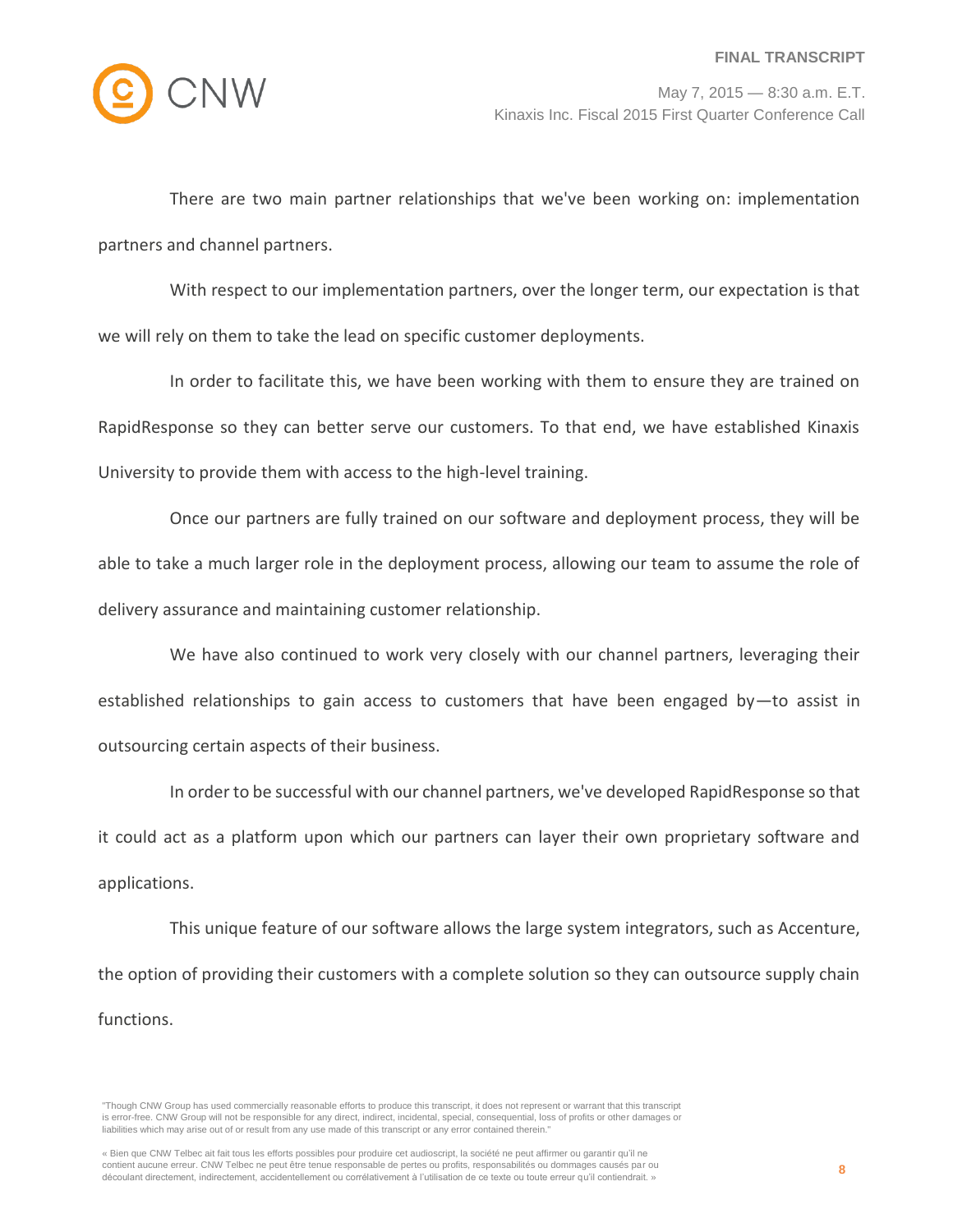

By doing so, we have the ability to take our technology into markets and application areas that we haven't yet explored ourselves, thereby speeding up the adoption rate of our software, and providing us with the leverage to grow the business.

Over time, we expect that as our partnerships with these large system integrators grow, we will see a greater percentage of our new customer bookings result directly from the system integrators, which in turn become an important driver of our long-term revenue growth.

To summarize, we continue to see strong demand for our innovative Supply Chain Management solutions, we've established solid partner relationships that will allow us to aggressively grow the business, and we continue to invest in our technology in order to grow revenue and continue on our paths of innovation.

I want to thank you all for taking the time to join us on this call.

With that, I'll turn the line over to the Operator for Q&A.

## **Q&A**

## **Richard Monkman**

If you could stand by for a minute, please, we're just pulling the Operator in.

## **Operator**

Again, that is \*, 1 on your telephone keypad if you'd like to ask a question.

Your first question comes from the line of Doug Taylor from TD Securities. Please go ahead.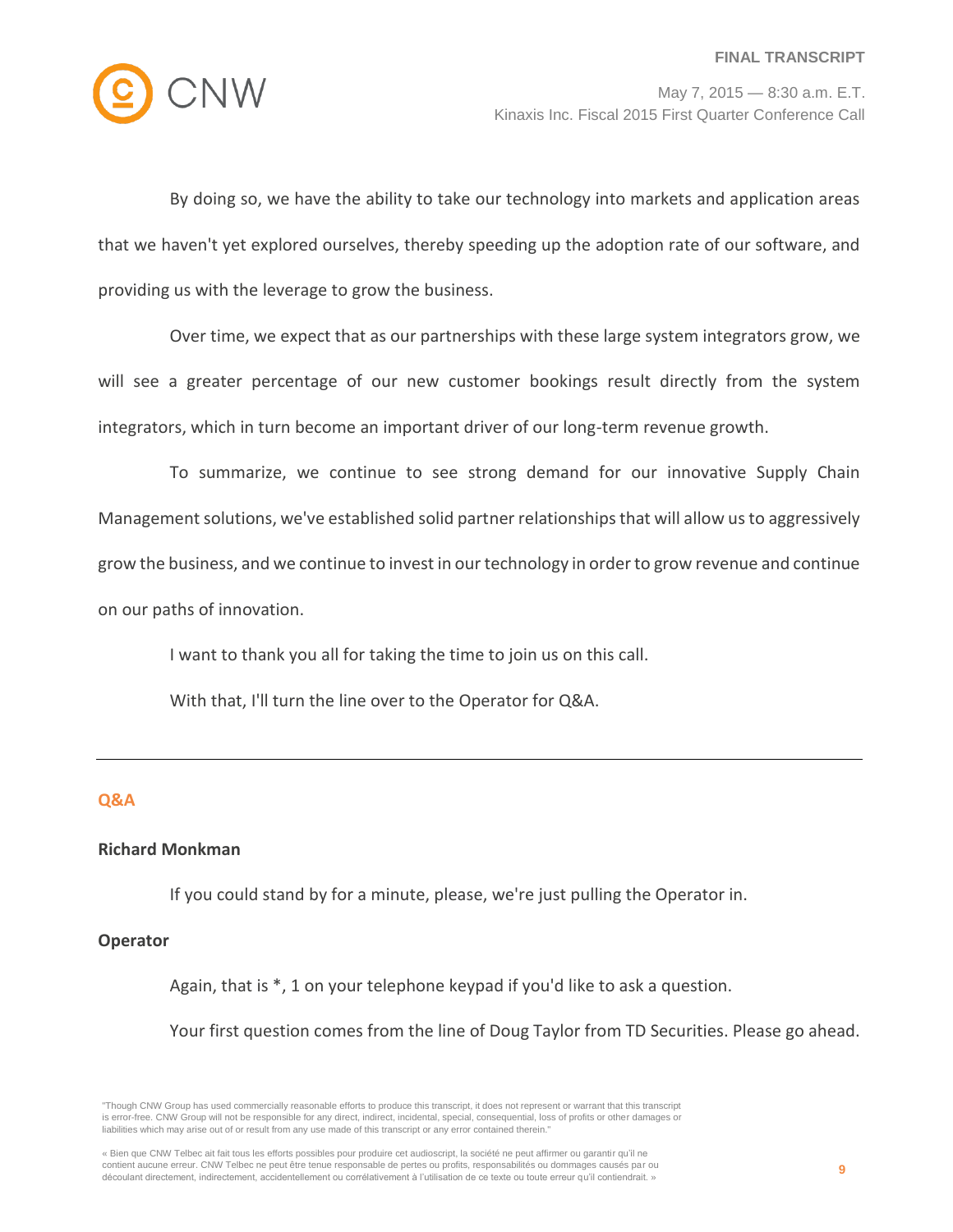

## **Doug Taylor** — TD Securities

Thanks. Good morning, gentlemen. I thought I'd start by talking about your margin profile. You've kept your margin guidance unchanged and you performed significantly above that in Q1 which would imply you're expecting a ramp in investment. Can you talk a bit about how you expect the OpEx to develop over the course of the year?

## **Richard Monkman**

Sure, Doug. But first I wanted to frame the—our focus, as you know, is really first and foremost providing forward-viewing strong subscription revenue growth. And that is our key business driver. We will continue to make investments. We are very strong on the bottom line. We have provided guidance of plus 20 percent. The revenue—professional services revenue does tend to vary quarter by quarter, as well as in certain expenses such as sales and marketing will vary by quarter. So we just provided that base level of 20 percent or more of subscription—sorry, gross profit.

## **Doug Taylor**

Okay.

## **Richard Monkman**

As EBITDA performance. So it's—we're comfortable holding the guidance that it will be well in excess of the 20 percent.

## **Doug Taylor**

<sup>&</sup>quot;Though CNW Group has used commercially reasonable efforts to produce this transcript, it does not represent or warrant that this transcript is error-free. CNW Group will not be responsible for any direct, indirect, incidental, special, consequential, loss of profits or other damages or liabilities which may arise out of or result from any use made of this transcript or any error contained therein."

<sup>«</sup> Bien que CNW Telbec ait fait tous les efforts possibles pour produire cet audioscript, la société ne peut affirmer ou garantir qu'il ne contient aucune erreur. CNW Telbec ne peut être tenue responsable de pertes ou profits, responsabilités ou dommages causés par ou découlant directement, indirectement, accidentellement ou corrélativement à l'utilisation de ce texte ou toute erreur qu'il contiendrait. »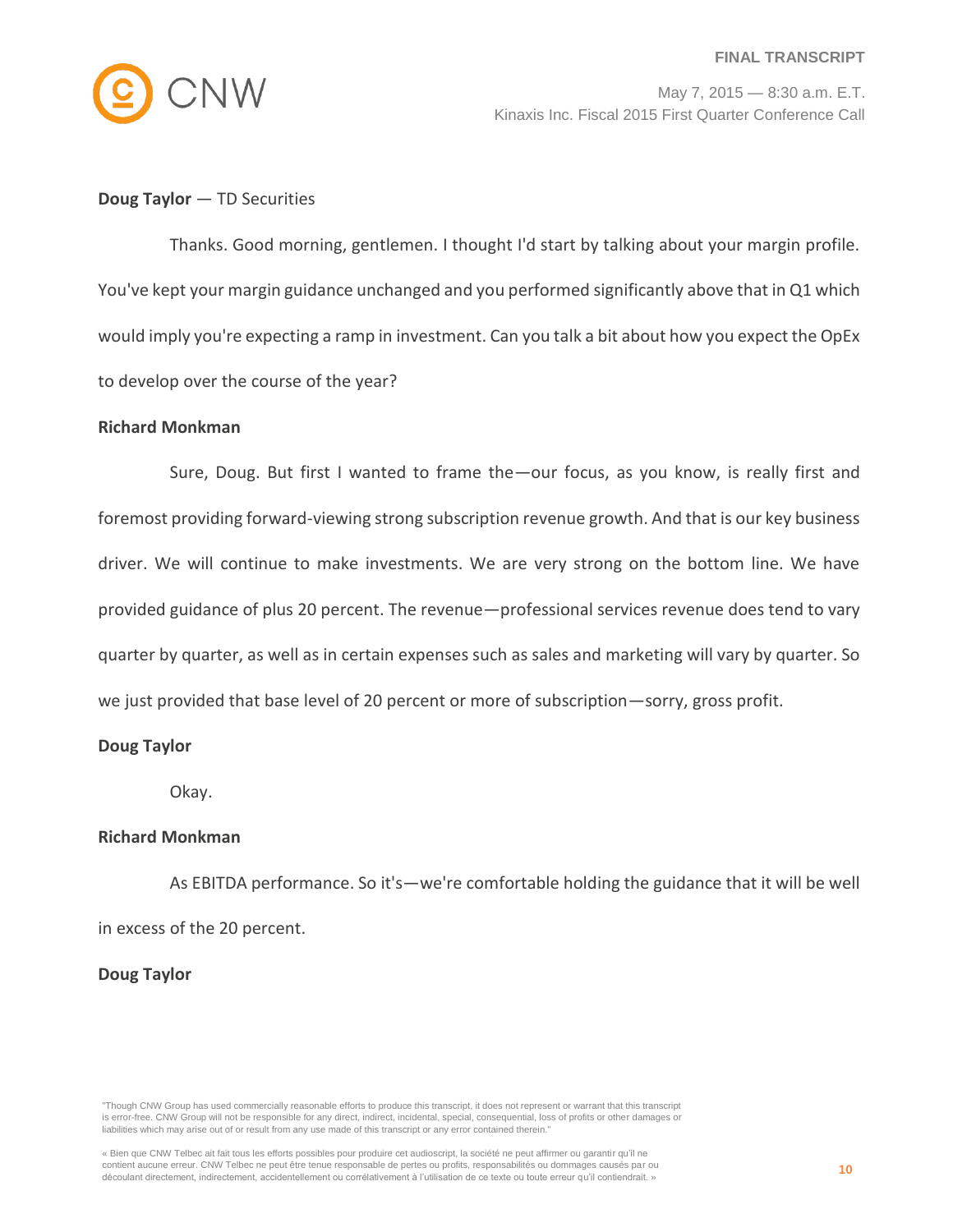

Okay. Fair enough. I will shift back to the top line. You'd spoken last quarter about targeting about 12 to 15 new customers per year. Are you willing to talk about how many new customers you signed on in the first quarter and/or whether you're tracking towards that goal?

## **Richard Monkman**

Customer acquisitions do vary quarter to quarter. And as such, we're not disclosing the number of customers by quarter. However, we are comfortable that on a full year basis that we will achieve the customer accounts that you indicated. More importantly, is the forward-revenue visibility in that, that 26 to 28 percent that we're now guiding to. Subscription revenue arrangements can vary by customer. And as such, in our model it really is more focused on the aggregate bookings from both new customers, as well as the expansion from existing customers that we used to provide that guidance.

#### **Doug Taylor**

Okay. Maybe the last question for me. You spoke about your Kinaxis University. I mean when do you expect the first class, so to speak, coming out of those programs to really start contributing to your revenue growth? Can you provide an update on kind of the timing of when you expect that to start ramping?

## **Doug Colbeth**

<sup>&</sup>quot;Though CNW Group has used commercially reasonable efforts to produce this transcript, it does not represent or warrant that this transcript is error-free. CNW Group will not be responsible for any direct, indirect, incidental, special, consequential, loss of profits or other damages or liabilities which may arise out of or result from any use made of this transcript or any error contained therein."

<sup>«</sup> Bien que CNW Telbec ait fait tous les efforts possibles pour produire cet audioscript, la société ne peut affirmer ou garantir qu'il ne contient aucune erreur. CNW Telbec ne peut être tenue responsable de pertes ou profits, responsabilités ou dommages causés par ou découlant directement, indirectement, accidentellement ou corrélativement à l'utilisation de ce texte ou toute erreur qu'il contiendrait. »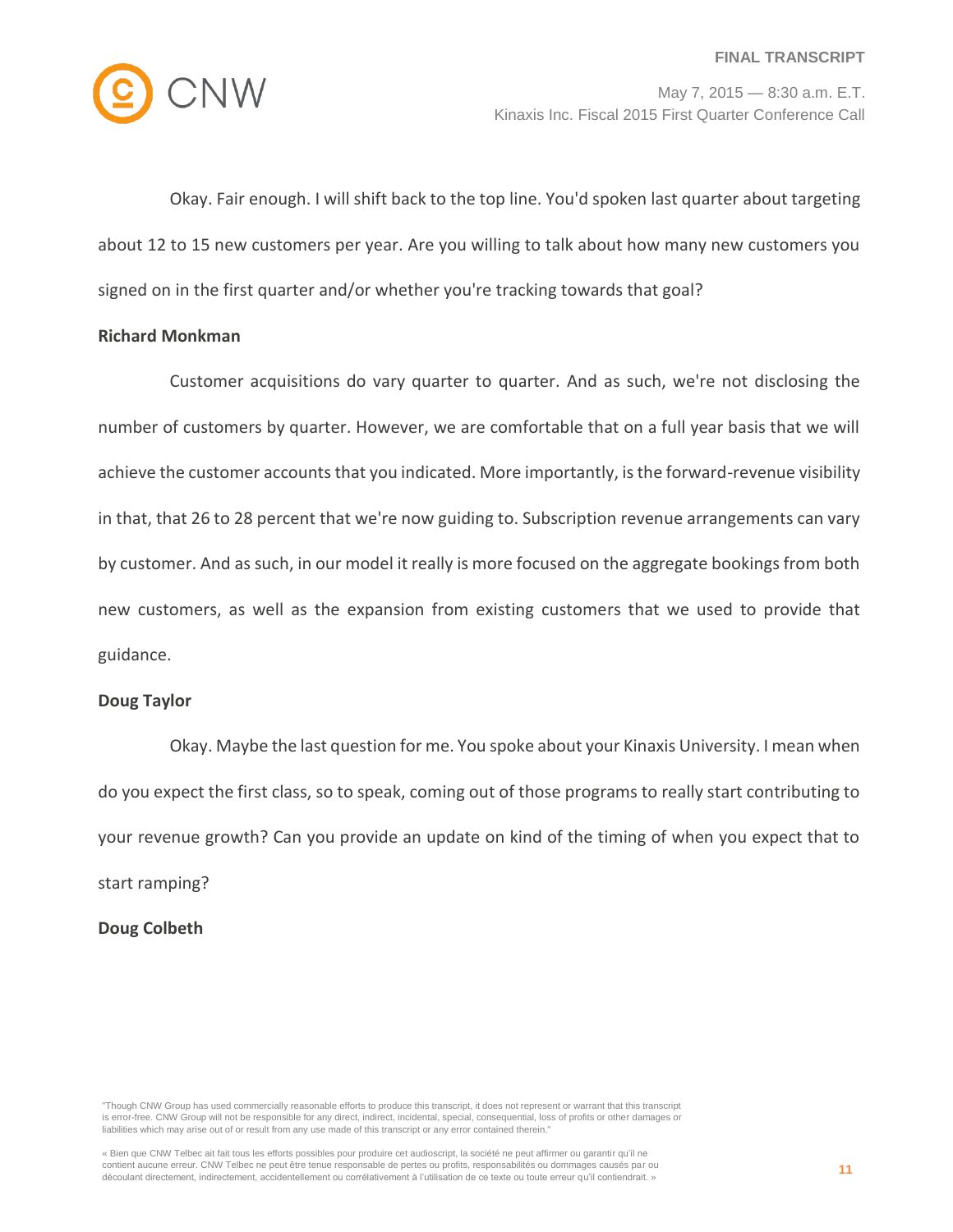

Yeah. We already have people in the Kinaxis University. And we've already begun training folks within the large system integrators, so it's begun. We're also in the process of securing executive leadership for that—for Kinaxis University. And I anticipate that will closed will within Q3 time line.

## **Doug Taylor**

Thanks. I'll pass the line.

## **Richard Monkman**

Thanks, Doug.

## **Operator**

Again, if you'd like to ask a question please press \*, 1 on your telephone keypad. And again, please limit yourself to three questions.

Your next question comes from the line of Richard Tse from Cormark Securities. Please go ahead.

## **Andrew McGee** — Cormark Securities

Hi. Good morning. Thanks, for taking my questions. It's actually, Andrew in place of Richard. My first question is just on the existing base of customers, has there been any price increases of note? And then secondly, I was wondering if you could give us a sense of the momentum that you're seeing in any expansion orders, any order of magnitude on that pace would be very helpful? Thank you.

## **Richard Monkman**

"Though CNW Group has used commercially reasonable efforts to produce this transcript, it does not represent or warrant that this transcript is error-free. CNW Group will not be responsible for any direct, indirect, incidental, special, consequential, loss of profits or other damages or liabilities which may arise out of or result from any use made of this transcript or any error contained therein."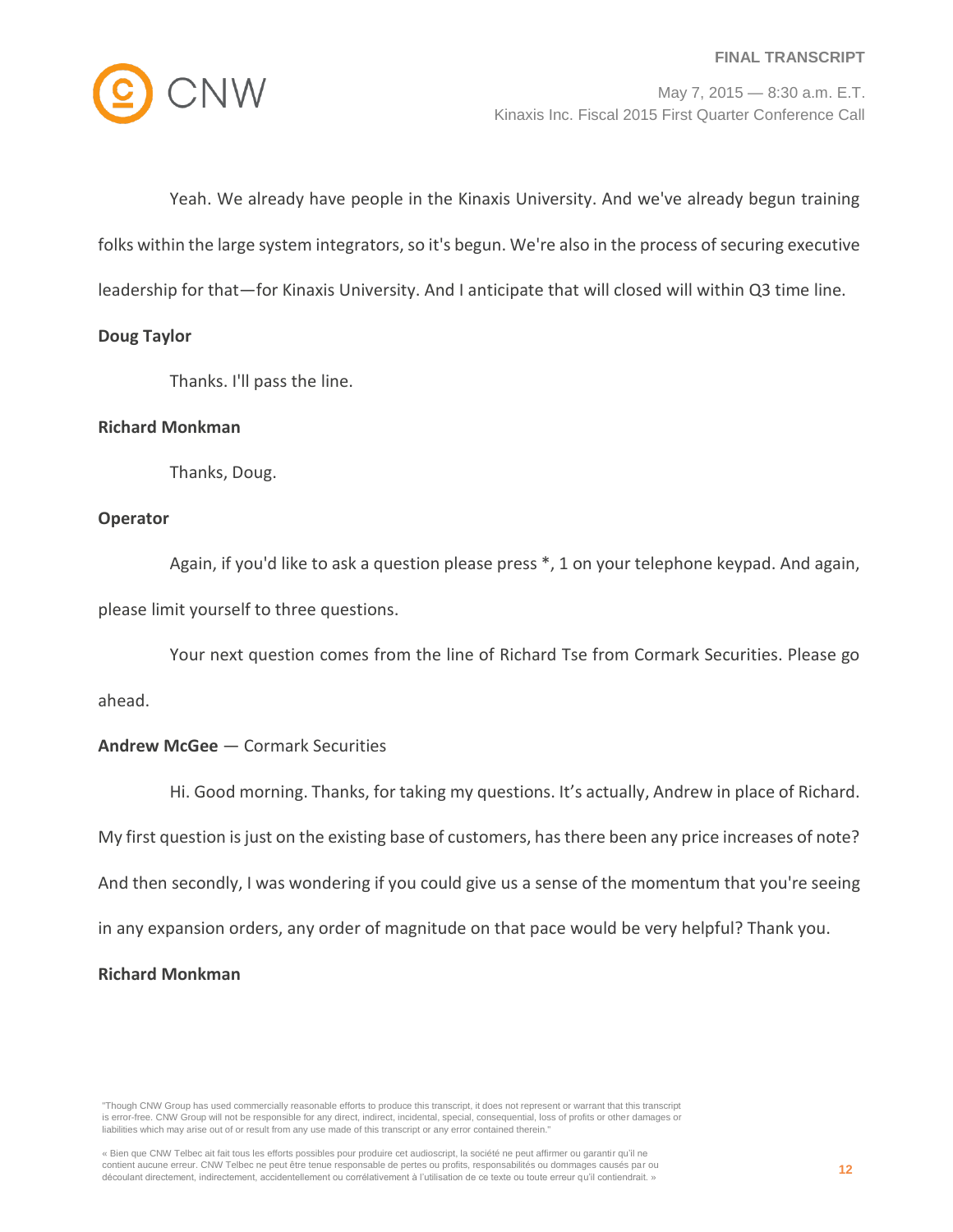

Sure. With regards to expansions, we had guided—we had indicated that with our LAN expand model, the weighting of incremental subscription revenue between new-name customers to expansions from the base for the last few years has been about 60 percent new-name customers and 40 percent from the base. That will vary a little by quarter. On an annual basis, were comfortable holding to that level.

With regards to price increases, it's customary to have a price increase upon the renewal of a multiyear subscription agreement. Within the term of a subscription agreement, there is generally price protection for the expansion. So this would be additional applications, additional user sites. So those are already predetermined and are essentially arranged just through a new purchase order.

#### **Andrew McGee**

Great. And my last question here is just kind of looking out, how do you see the pace of the cost scaling? It appears that you had a lot of leverage in a few line items, particularly the gross margin and the marketing. Just kind of how do you think we should be thinking about that going forward?

## **Richard Monkman**

Well, the margin—the gross profit on subscription clearly is higher than the professional services. We will—we continue to—I believe that we'll be in the 70 percent gross profit range. Professional services revenue will tend to vary. And I think you can appreciate that with time and material contracts, revenue will vary depending upon that stage and timing of the engagement. One way to look at things would be maybe to see a base of 5 million per quarter of professional services

<sup>&</sup>quot;Though CNW Group has used commercially reasonable efforts to produce this transcript, it does not represent or warrant that this transcript is error-free. CNW Group will not be responsible for any direct, indirect, incidental, special, consequential, loss of profits or other damages or liabilities which may arise out of or result from any use made of this transcript or any error contained therein."

<sup>«</sup> Bien que CNW Telbec ait fait tous les efforts possibles pour produire cet audioscript, la société ne peut affirmer ou garantir qu'il ne contient aucune erreur. CNW Telbec ne peut être tenue responsable de pertes ou profits, responsabilités ou dommages causés par ou découlant directement, indirectement, accidentellement ou corrélativement à l'utilisation de ce texte ou toute erreur qu'il contiendrait. »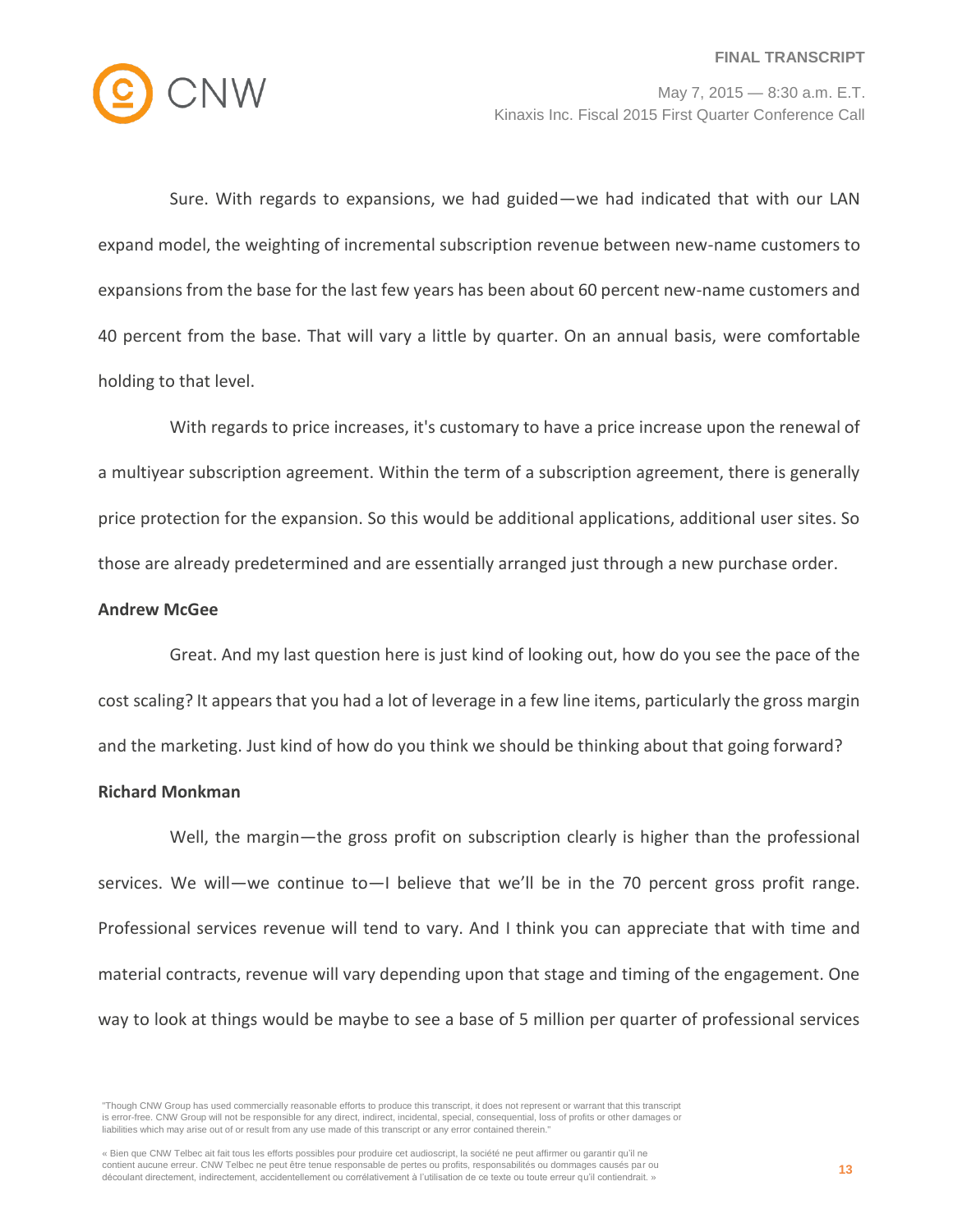

revenue which could vary plus or minus 20 percent. That type of swing, given the relatively stable nature of our COGS, would have an expansion of the gross profit. We've also indicated that our—as partners continue to play a role in both the selling of RapidResponse and the delivery of RapidResponse that we will see an expansion of gross profit over time. But at this point in time, I think we'd be comfortable guiding to the 70 percent gross profit line.

#### **Andrew McGee**

Thanks, for taking my questions. I'll pass the line.

#### **Operator**

Your next question comes from the line of Thanos Moschopoulos from BMO Capital

Markets. Please, go ahead.

## **Thanos Moschopoulos** — BMO Capital Markets

Hi. Good morning. Maybe to ask the OpEx question a different way, are you currently on

track with your hiring plans? Or are you running a little bit behind schedule?

## **Richard Monkman**

Sorry. Thanos, you said hardware plans?

#### **Thanos Moschopoulos**

No. No. Hiring. Hiring.

## **Richard Monkman**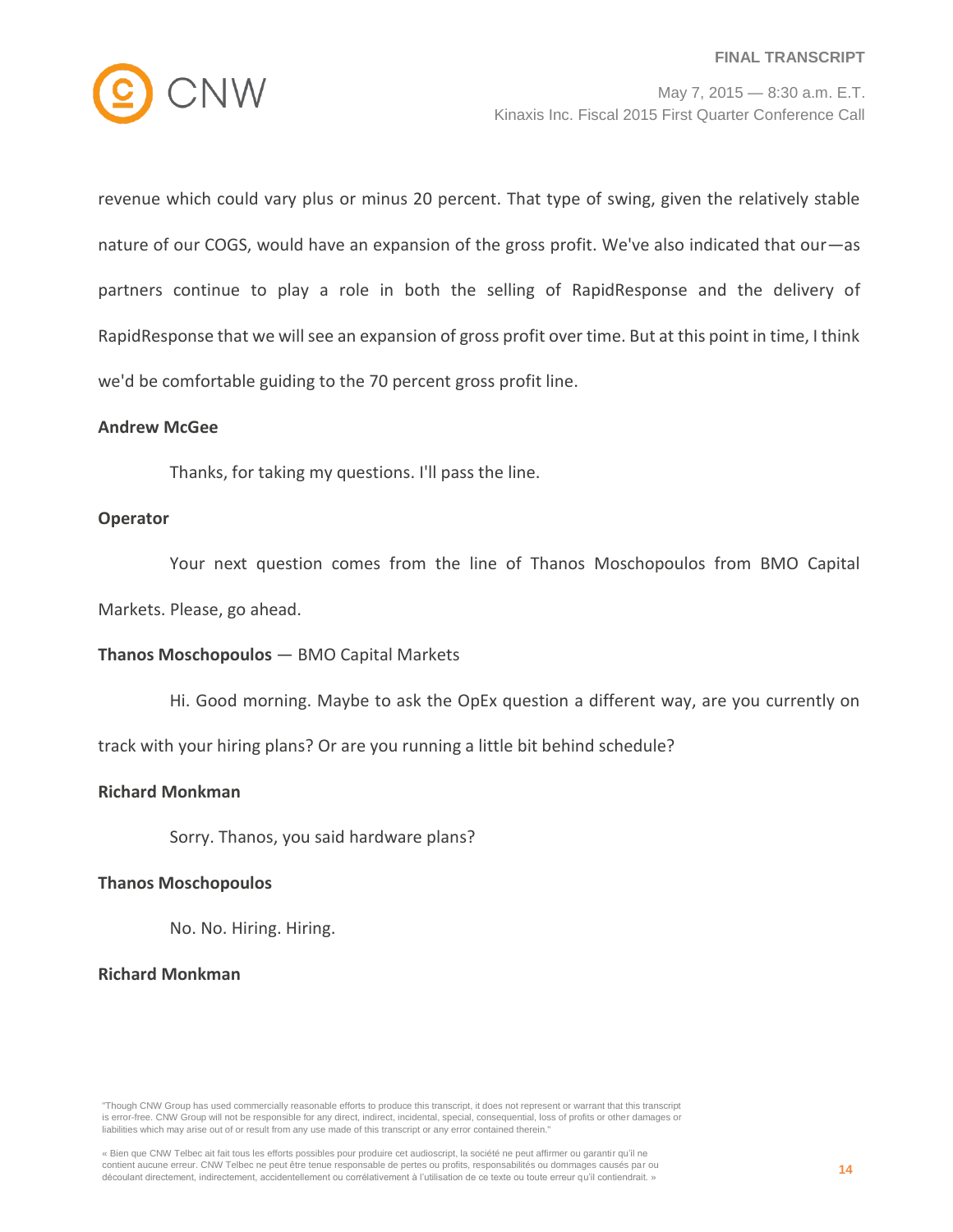

Hiring. Sorry. Hiring plans. We are on track with hiring. I think the key element, sorry, the key variability on operating expenses is really dealing with sales and marketing. And sales and marketing tends—it's sort of typically higher in Q2 and Q4, primarily given some of the marketing activities that are underway. In addition, in Q4, it's not uncommon to see acceleration with regards to sales compensation. So we would expect to see some changes in the sales and marketing. Professional services, sorry, on the R&D side of things, we are continuing to recruit. And we would expect that we would still hold that in the 19, 20 percent range of our total revenue.

## **Thanos Moschopoulos**

Great. And a question for Doug. As you look at the current pipeline from a vertical perspective, is it still heavily weighted towards pharma and technology firms as you've talked about in the past? Or has there been any change of note in terms of what you're seeing there?

#### **Doug Colbeth**

Yeah. I think, Thanos that I would—the most active vertical in the pipeline remains life sciences. Number two is high-tech electronics. We are starting to see an uptick now in CPG. So this is following along with our strategy where we usually enter a vertical collaborating with a marquee name. And then, we obviously perform their deployment, validate its success, and then we go to other players in that market. So we're starting to see some activity with CPG which is encouraging. And then A&D and automotive I would rank in the fourth place from a pipeline standpoint. And as I mentioned before, we continue to look at studying new verticals.

"Though CNW Group has used commercially reasonable efforts to produce this transcript, it does not represent or warrant that this transcript is error-free. CNW Group will not be responsible for any direct, indirect, incidental, special, consequential, loss of profits or other damages or liabilities which may arise out of or result from any use made of this transcript or any error contained therein."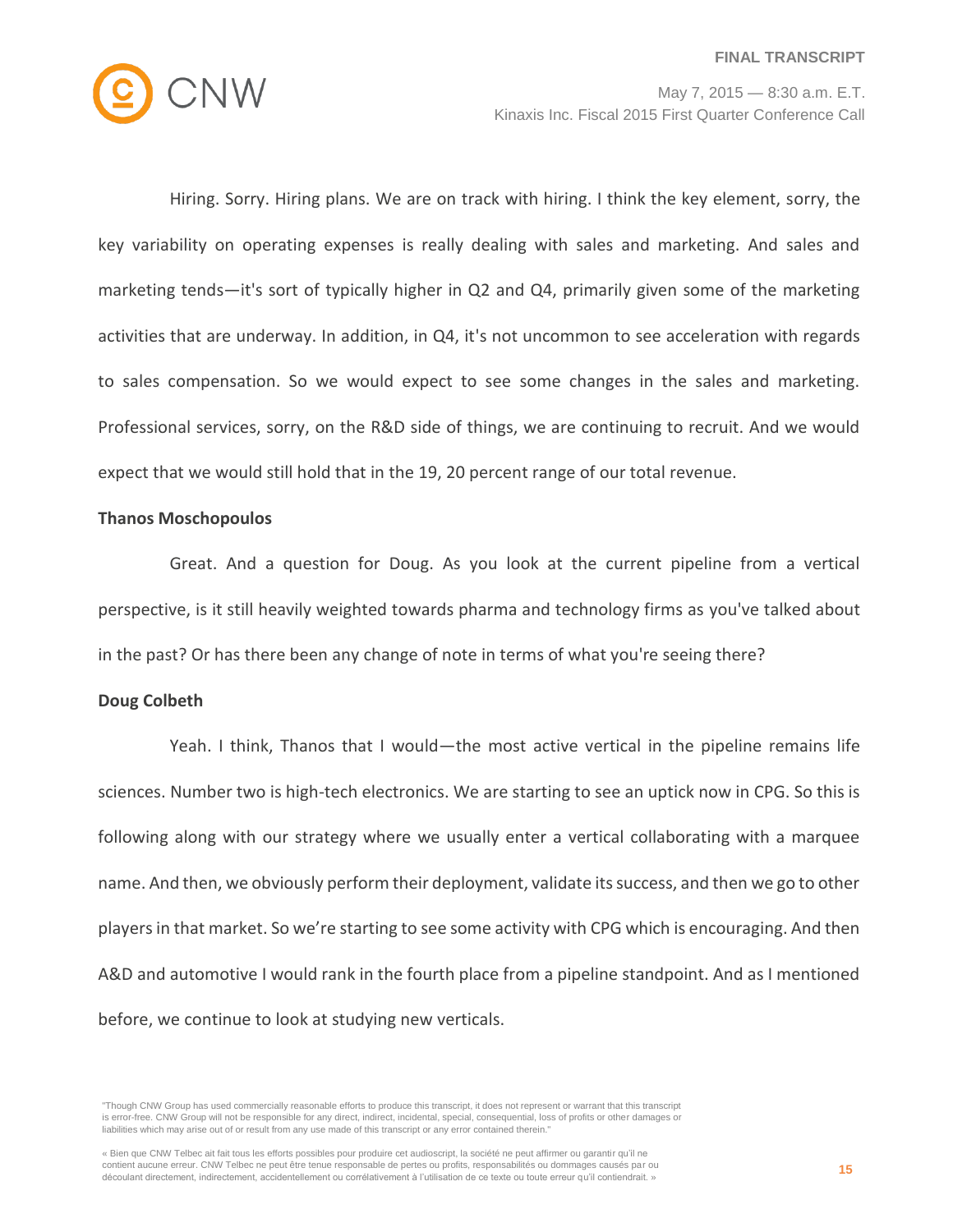

## **Thanos Moschopoulos**

Great. And then, geographically, the bulk of your revenue base is still coming from North America. Can you talk about how your pipeline is progressing internationally? Are you seeing good opportunity across the ocean?

#### **Doug Colbeth**

Yeah. Thanos, it's—because of the relatively few but very large transactions we work on, it can get skewed from quarter to quarter as you would imagine. But we do see Europe, quite a bit of activity in Europe. I would label Japan as just consistent with what we've seen in the past. Europe ticking up a little bit, but North America continues to be strong and to be the bulk of the business.

## **Richard Monkman**

Yeah. While our financial statements do disclose geography, all our customers are—basically all our customers are global. And how we write the contracts, so in another words which signed entity is where we determine it. So it's not uncommon to have say, a customer sign a deal in a North American entity and deploy it predominately in Asia or in Europe.

#### **Thanos Moschopoulos**

Okay. Thanks, guys. I'll pass the line.

#### **Operator**

Your next question comes from the line of Robert Young from Canaccord Genuity. Please go ahead.

<sup>&</sup>quot;Though CNW Group has used commercially reasonable efforts to produce this transcript, it does not represent or warrant that this transcript is error-free. CNW Group will not be responsible for any direct, indirect, incidental, special, consequential, loss of profits or other damages or liabilities which may arise out of or result from any use made of this transcript or any error contained therein."

<sup>«</sup> Bien que CNW Telbec ait fait tous les efforts possibles pour produire cet audioscript, la société ne peut affirmer ou garantir qu'il ne contient aucune erreur. CNW Telbec ne peut être tenue responsable de pertes ou profits, responsabilités ou dommages causés par ou découlant directement, indirectement, accidentellement ou corrélativement à l'utilisation de ce texte ou toute erreur qu'il contiendrait. »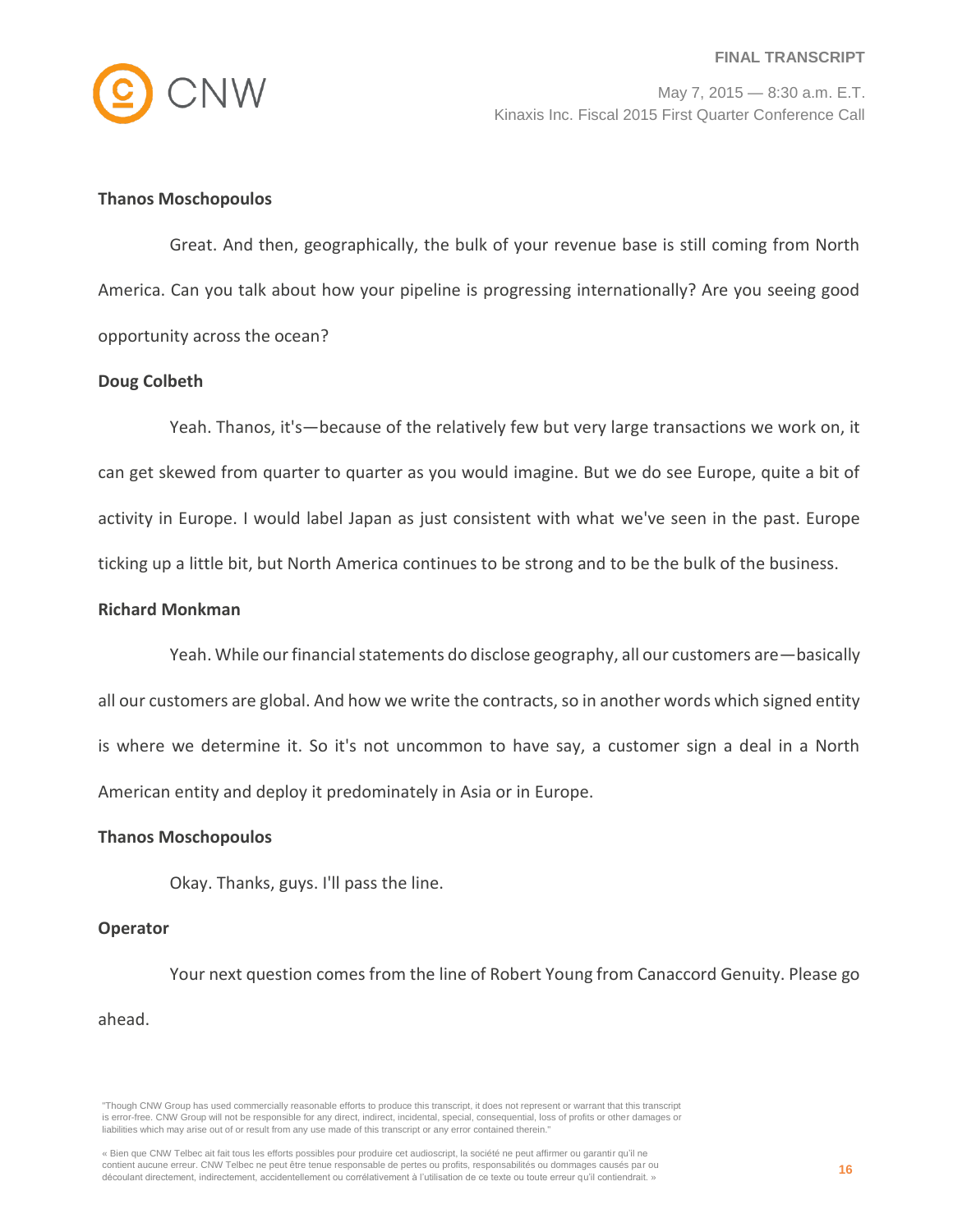#### **FINAL TRANSCRIPT**



May 7, 2015 — 8:30 a.m. E.T. Kinaxis Inc. Fiscal 2015 First Quarter Conference Call

## **Kevin Wright** — Canaccord Genuity

Hey, guys. It's Kevin filling in for Rob here. How are you doing?

## **Richard Monkman**

Great, Kevin. Thanks.

## **Kevin Wright**

So you guys had really strong demand this quarter. Can you remind us of the seasonality of your business, please?

## **Richard Monkman**

So the—with regards to seasonality, again, with subscription revenue these are long-term agreements that we enter into. So it is a consistent growth curve. So there really is not a seasonality, other than the ongoing expansion through new-name customer acquisitions and expansions from the base.

With regards to operating expenses, there is some seasonality, if you will, in that—sorry, and then on the same with professional services revenue, it's not uncommon to see a little softening of the time and material work in the summer or at the commencement of a year as these large companies are putting in place their operating plans. So for those quarters, it's quite often Q2 and Q4 are stronger. Similarly, as I noted early, from a sales and marketing perspective those expenses generally are heavier in Q2 and Q4.

#### **Kevin Wright**

<sup>&</sup>quot;Though CNW Group has used commercially reasonable efforts to produce this transcript, it does not represent or warrant that this transcript is error-free. CNW Group will not be responsible for any direct, indirect, incidental, special, consequential, loss of profits or other damages or liabilities which may arise out of or result from any use made of this transcript or any error contained therein."

<sup>«</sup> Bien que CNW Telbec ait fait tous les efforts possibles pour produire cet audioscript, la société ne peut affirmer ou garantir qu'il ne contient aucune erreur. CNW Telbec ne peut être tenue responsable de pertes ou profits, responsabilités ou dommages causés par ou découlant directement, indirectement, accidentellement ou corrélativement à l'utilisation de ce texte ou toute erreur qu'il contiendrait. »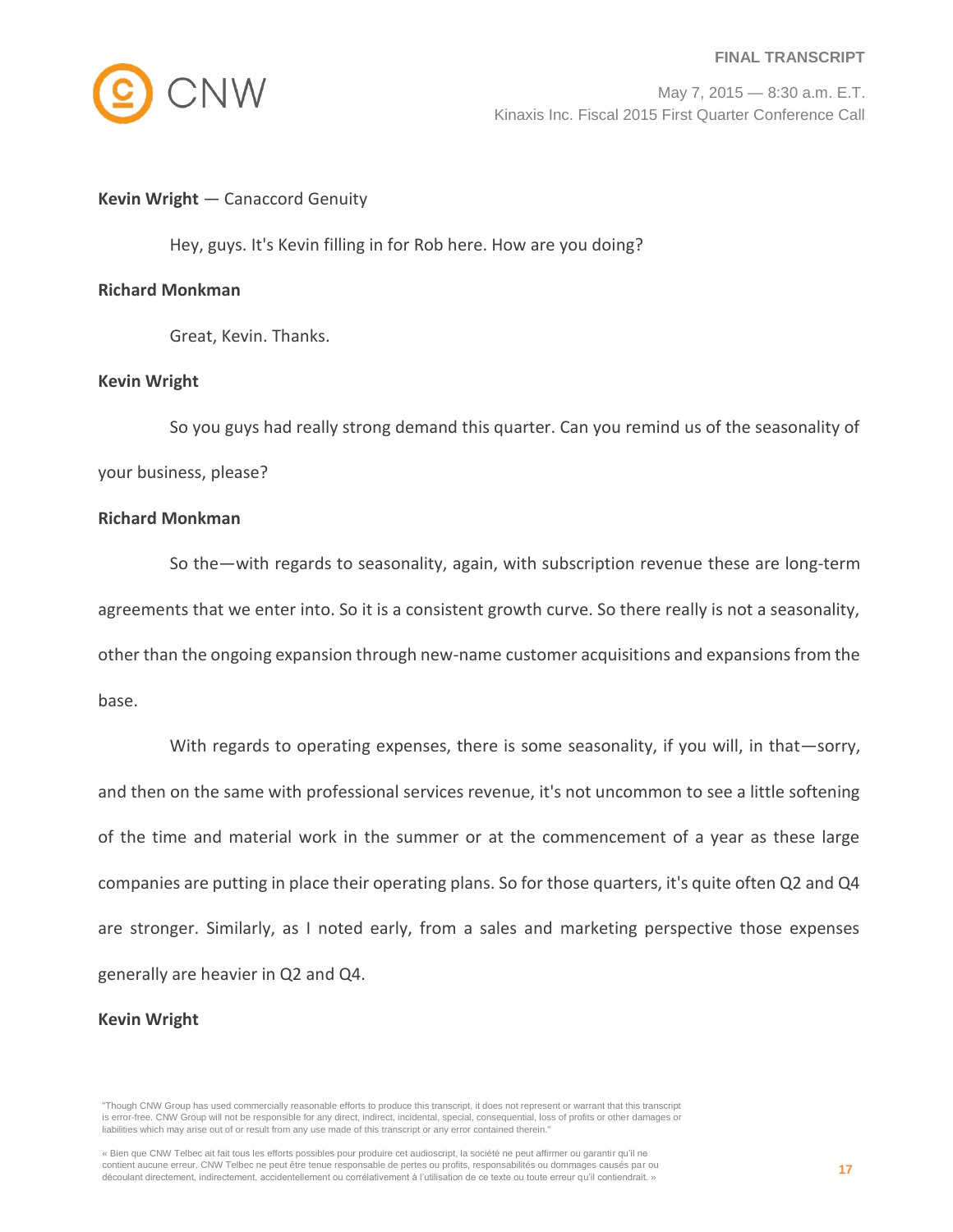

Yeah. And I guess I'm not talking specifically on the subscription revenue. I'm talking on the new customers. I mean, you guys did well this quarter. Is this a seasonally strong quarter for new adds, rather than the overall revenue itself or should we…

## **Richard Monkman**

Well…

## **Kevin Wright**

Be thinking about this kind of growth through the year?

## **Richard Monkman**

Our sales cycle is typically 9 to 18 months and so it is relatively consistent. We did have a very strong Q4, but we were very pleased also with the results of Q1. So it's—even with the timing of subscription agreements, because of the—how that revenue is then prorated over the next two, three, four years, it doesn't really impact. The signing of a deal in a quarter doesn't impact that quarter. In fact, that's why one of our key metrics is that we always, when we're driving towards revenue, we always go on the basis of that we need to have in backlog in excessive of 80 percent of our subscription revenue for that view. So that's why we—long answer, but I would not say there's seasonality with regards to closing our subscription deals.

## **Kevin Wright**

Okay. That's great. Thank you. Given the number of currencies that you guys sell into and maybe you can help us understand if it is predominately in US dollars or if Japanese companies are

<sup>&</sup>quot;Though CNW Group has used commercially reasonable efforts to produce this transcript, it does not represent or warrant that this transcript is error-free. CNW Group will not be responsible for any direct, indirect, incidental, special, consequential, loss of profits or other damages or liabilities which may arise out of or result from any use made of this transcript or any error contained therein."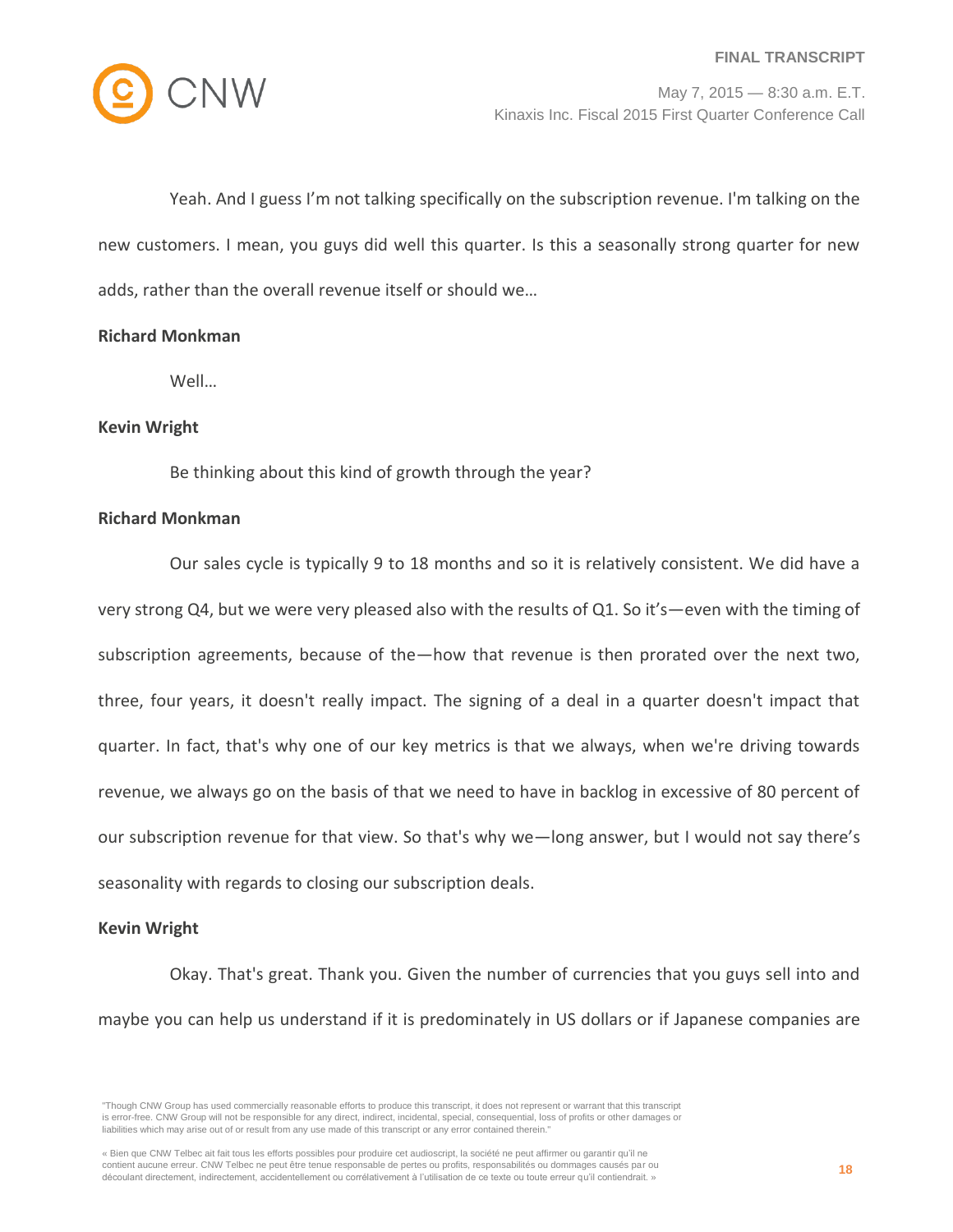

always spending in yen. But what sort of currency impact are you guys seeing in the 2015 guidance? How should we be thinking about that?

## **Richard Monkman**

Well, there's two elements to that, Kevin. So from a revenue perspective, predominant currency is USD. In fact, all contracts, other than the contracts written in Japan which have always been in yen, or now with our European entity deals that would close in Europe are in euro. But as I noted early, some of our companies in Europe will be in fact paying USD. The majority is USD. From an OpEx perspective, about 40 percent of our costs are in CAD. And then, there's sort of an equal amount in USD, and then the rest in mixed currency so but our functional currency, as you know, is USD.

## **Kevin Wright**

Right. And then the last question I'll as ask of you guys, you've got a very strong cash balance, \$79 million. Is M&A in the near-term objective or do you guys have any view of use of that cash in the near to medium term?

## **Doug Colbeth**

Yeah. Kevin, we have no short-term items on the radar in the area of M&A. As we mentioned on the IPO, if we saw some smaller tuck-ins or any type of technology M&A activity that would enhance our strategy, we obviously have the strength of the balance sheet to take advantage of that. But at this point, I would advise everyone that there's nothing in the short term.

<sup>&</sup>quot;Though CNW Group has used commercially reasonable efforts to produce this transcript, it does not represent or warrant that this transcript is error-free. CNW Group will not be responsible for any direct, indirect, incidental, special, consequential, loss of profits or other damages or liabilities which may arise out of or result from any use made of this transcript or any error contained therein."